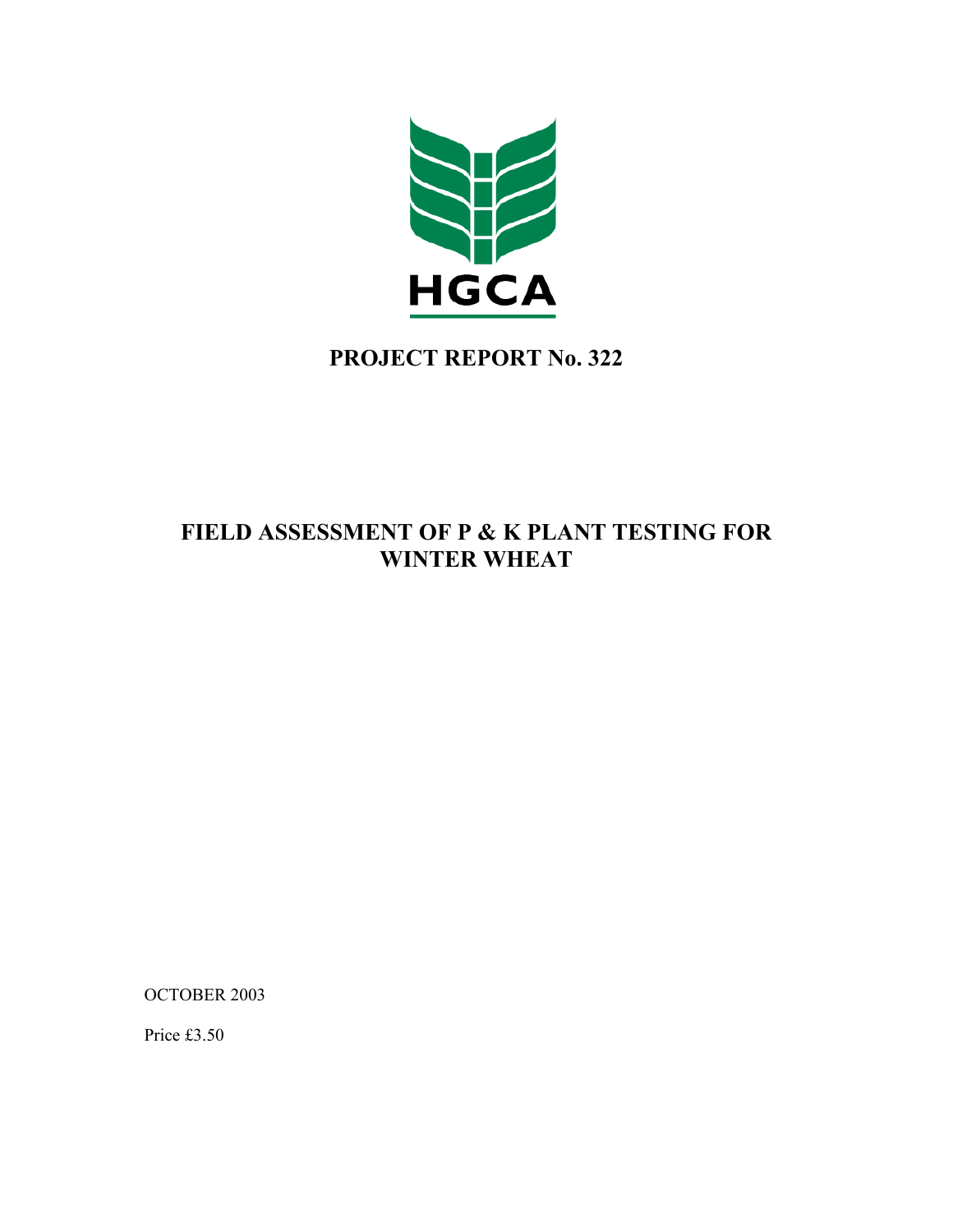# **PROJECT REPORT No. 322**

# **FIELD ASSESSMENT OF P & K PLANT TESTING FOR WINTER WHEAT**

by

## B FREER

Morley Research Centre, Morley St Botolph, Wymondham, Norfolk, NR18 9DB

This the final report of a 40 month project that started in September 1998. The work was funded by a grant of £37,967 from HGCA (project 1652)

The Home-Grown Cereals Authority (HGCA) has provided funding for this project but has not conducted the research or written this report. While the authors have worked on the best information available to them, neither HGCA nor the authors shall in any event be liable for any loss, damage or injury howsoever suffered directly or indirectly in relation to the report or the research on which it is based.

Reference herein to trade names and proprietary products without stating that they are protected does not imply that they may be regarded as unprotected and thus free for general use. No endorsement of named products is intended nor is any criticism implied of other alternative, but unnamed products.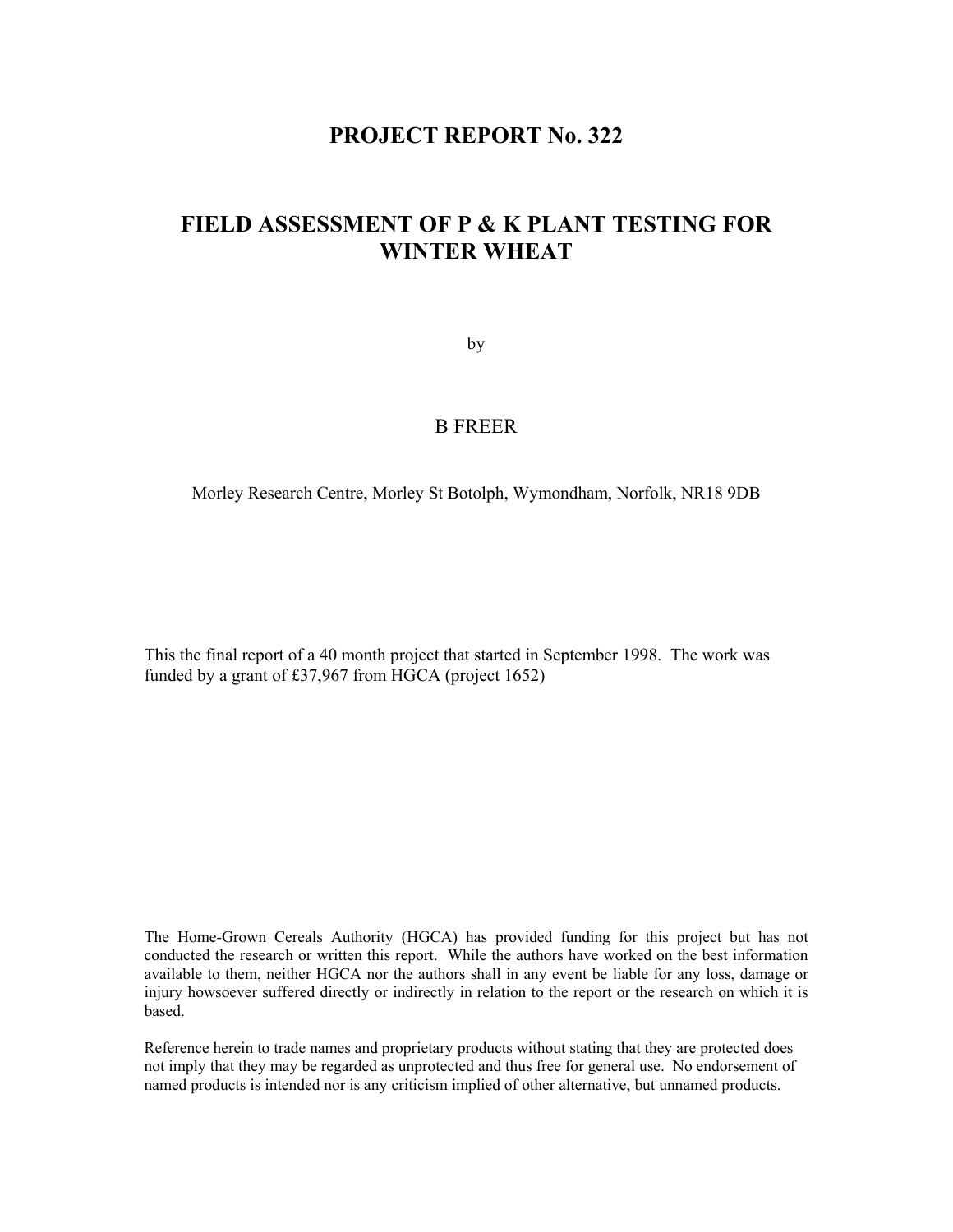# *Contents*

| Abstract                                                                          |    |
|-----------------------------------------------------------------------------------|----|
| Summary                                                                           |    |
| Introduction                                                                      |    |
| Methods                                                                           |    |
| Results                                                                           |    |
| Discussion                                                                        |    |
| Acknowledgments                                                                   | 13 |
| Appendix                                                                          |    |
| Instructions for the determination of $P\&K$ levels in plants using on-farm tests | 14 |
| HGCA publications on $P \& K$                                                     | 16 |
| Figures                                                                           | 17 |
| Data                                                                              | 20 |
|                                                                                   |    |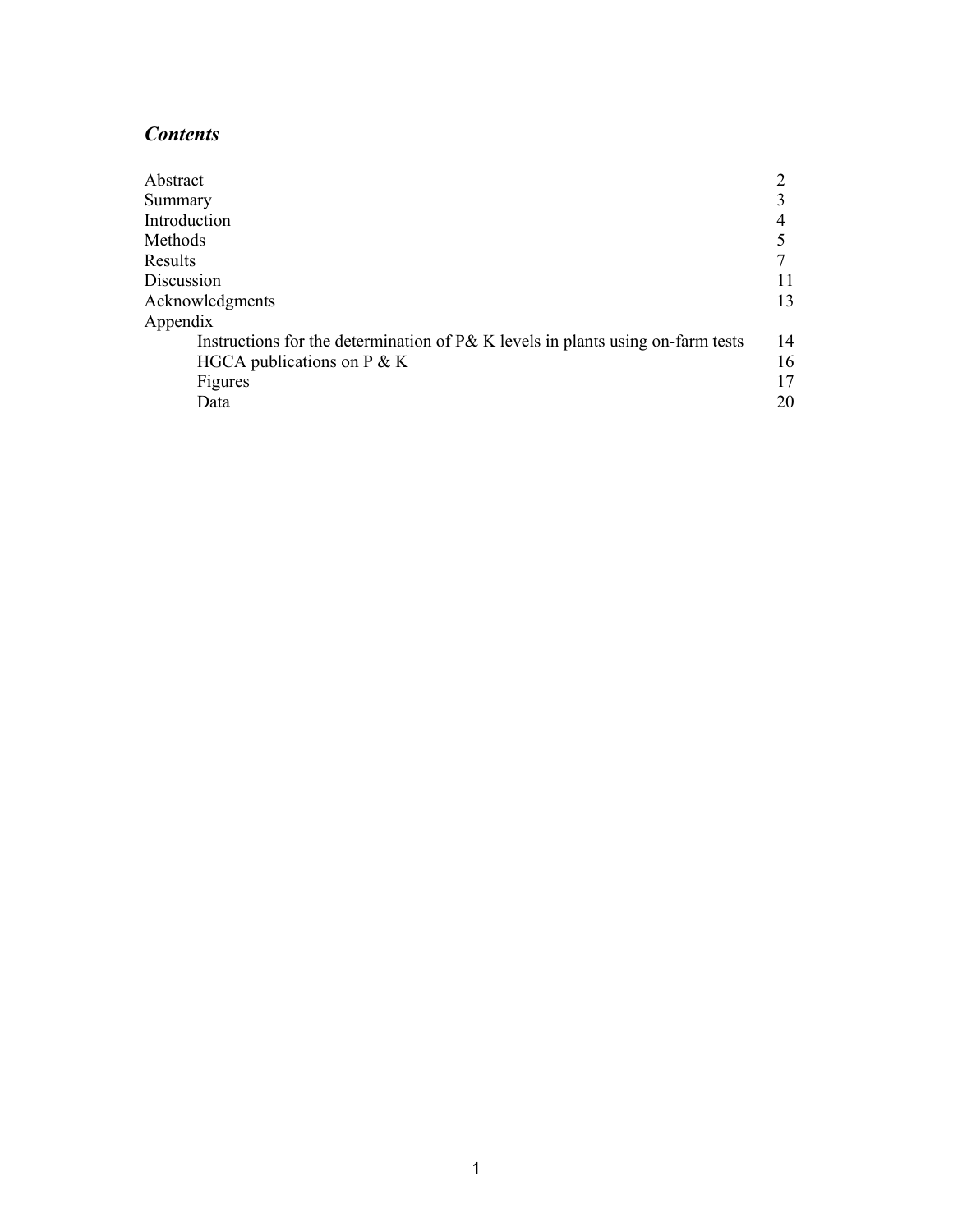## **Abstract**

This project set out to assess the practicality of using the on-farm plant testing procedures for P & K status of wheat developed at Rothamsted. The procedure was found to be straightforward and gave a reasonable indication of nutrient status. Its use on-farm would be best utilised in conjunction with the standard soil testing method as an interim check on nutrient availability. There is an opportunity on many farms with indices above 2 for P and K to run down reserves if monitoring is done regularly using plant testing in conjunction with soil analysis.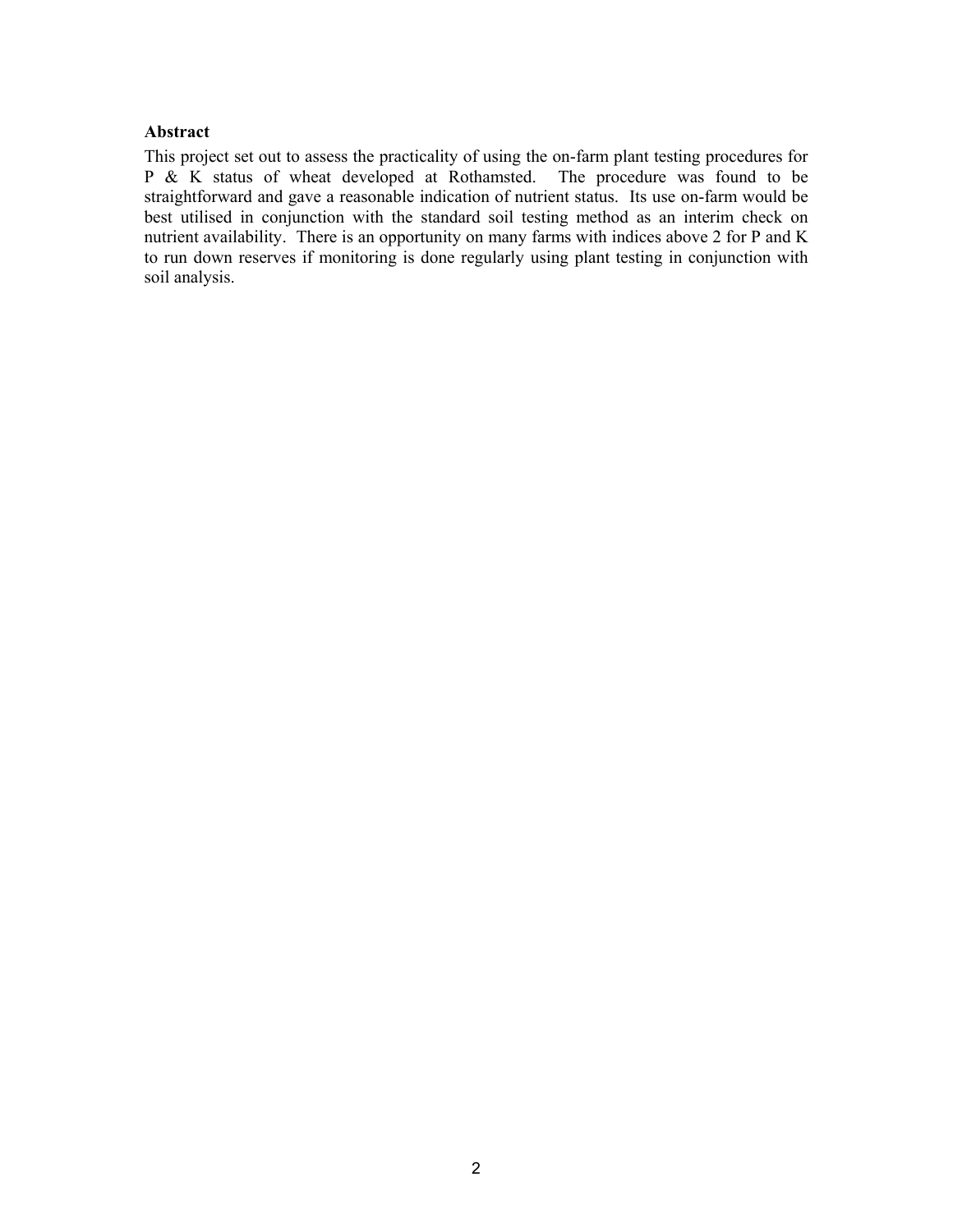#### **Summary**

The Soil Index System can be likened to a battery power indicator. A low reading does not necessarily mean the machine will not run it merely shows that the storage capacity is low. Soil sampling provides the farm with the information about how much plant food is available.

Plant testing tells you how much the plant has taken up. The problem with plant testing is that nutrient concentrations are not stable in the plant and change during the growing season and vary with which part of the plant is tested. Recent work at Rothamsted found that plant P and K concentrations were most stable in the youngest fully emerged leaf between GS 31-39.

Plant testing provides reassurance that the plant is receiving enough nutrients. On-farm testing provides growers with a quick test to complement soil sampling. The process of sampling and testing for phosphate  $(P)$  and potash  $(K)$  status in the wheat plant on-farm is straightforward and does not require knowledge of chemistry. It can be done with a minimum of equipment in a domestic environment. The main issue is one of time. The perception of it being a time consuming task best left to a laboratory can only be decided by an individual. Considering the capital outlay for a RQflex meter, it could be argued that it would be most appropriately used by an agronomist, servicing a group of farmers rather than by individual farmers.

This project examined the practical aspects of on-farm testing. HGCA has funded a number of related projects examining other aspects of this technique including its use in winter oilseed rape.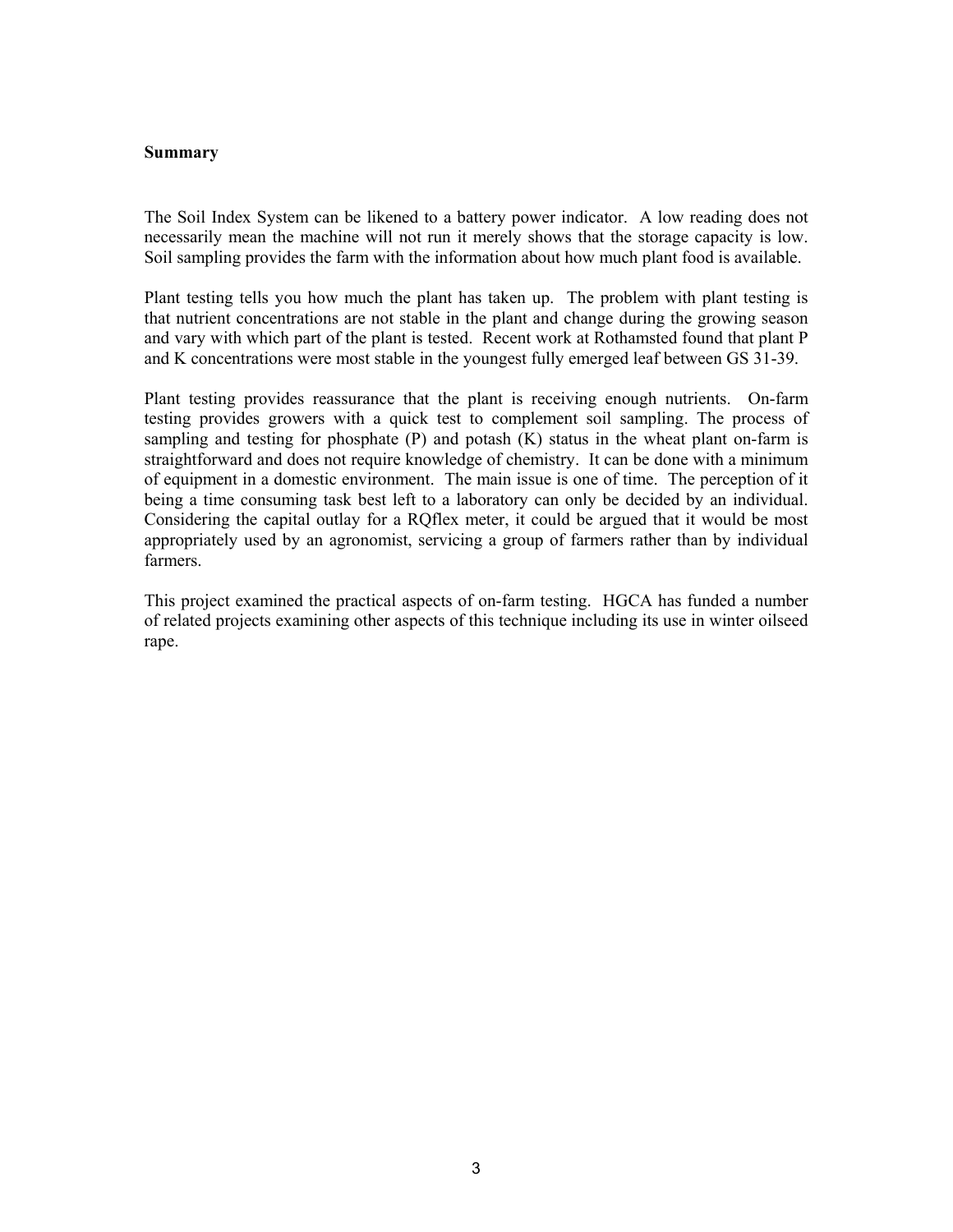## **Introduction**

The farming community has been raised on the soil index system for assessing the availability of P, K and magnesium (Mg) to crops (see DEFRA RB 209). This system provides fertiliser recommendations based on the soil availability of each nutrient and the requirements of each crop.

Soil testing indicates the potential availability of a nutrient, but there is no guarantee that all of the nutrient will find its way into the plant. The weakness of soil testing is that critical concentrations of available soil P and K for maximum grain yield depend on soil type and critical values for individual fields are not known. The critical value indicates the level below which the plant will be deficient in the nutrient and more than a 5% reduction in maximum grain yield is likely.

Plant testing does not suffer from this drawback, but until recently critical plant P and K concentrations in wheat (for maximum yield) were not known for UK conditions. Conventional plant tests based on total nutrient concentrations in plant dry matter are also far from ideal as critical concentrations change with plant growth stage and are affected by interactions with other growth factors. Recent work by ADAS and IACR-Rothamsted funded by HGCA (see HGCA Topic Sheet 19) established critical dry matter values for P and K in winter wheat and developed new plant tests suitable for on-farm use based on phosphate and potassium concentrations in plant sap.

The aim of this project was to build on the work done by Rothamsted/ADAS to develop a practical on-farm test for P and K that will supplement the standard soil tests and give the grower more confidence and reassurance about the state of the crop in relation to these two important nutrients.

- 1. To develop a practical on-farm method to optimise the management of phosphate and potassium in cereals in order to minimise fertiliser costs.
- 2. To compare soil and plant analysis for diagnosing the adequacy of phosphate and potassium supply.
- 3. To compare different plant tests and to validate new on-farm methods under field conditions.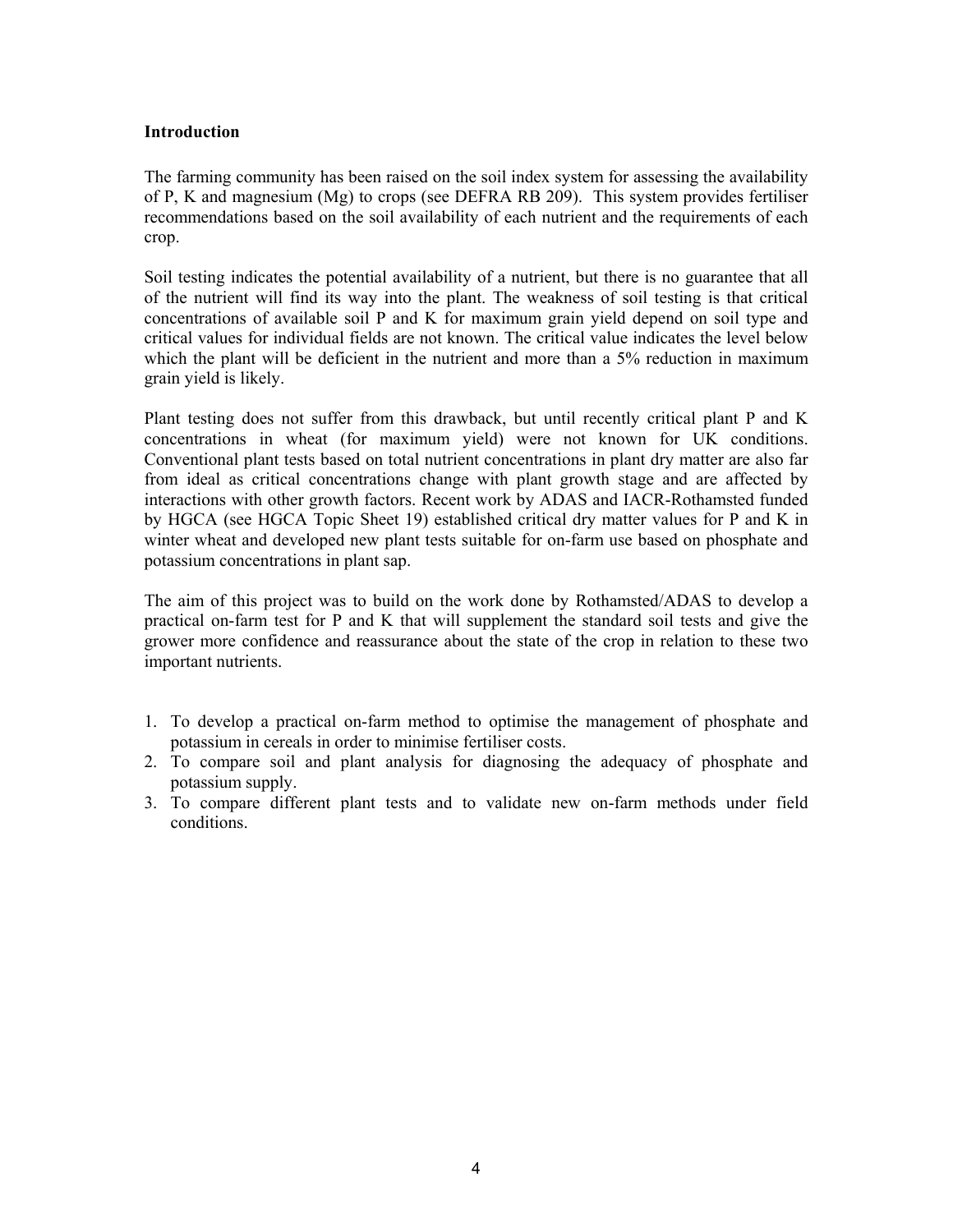## **Methods**

Soil and plant samples were collected and analysed for potassium and phosphorus contents from sites in East Anglia in 1999, 2000 and 2001.

#### Tests in project

| Soil available $P$ – lab test                                                       | Soil available $K$ – lab test |
|-------------------------------------------------------------------------------------|-------------------------------|
| Leaf $\%P$ – lab test                                                               | Leaf $\%K$ – lab test         |
| Shoot Pi – sap test on-farm with RQflex Leaf K – sap test on-farm with RQflex meter |                               |
| meter                                                                               |                               |

#### Experimental sites

In 1999, five fields with known variations in soil available phosphate and potassium concentrations were identified at Stanaway Farm in Otley, Suffolk, by soil mapping in 1997 and 1999.

In 2000, samples were taken from 19 sites with a range of soil types. The sites chosen were fields where soil mapping indicated variation in P and K status. There were selected in cooperation with Profarma in Norfolk, Suffolk and Cambridgeshire.

In 2001, due to the difficulties caused by the Foot and Mouth outbreak sampling was restricted to fields at Morley and Otley.

Within each field, 1m² quadrats were randomly selected from within areas where soil mapping indicated differences in soil nutrient status. These were then marked and all soil, shoot, leaf and dry matter samples were taken from these areas.

## Soil samples

From each individual quadrat, 15 10cm-deep soil cores were taken at random and bulked in February, prior to nitrogen fertiliser application. Soil was air dried, crushed with a pestle  $\&$ mortar and put through a 2mm sieve. Soil was then sent for testing at Rothamsted (1999) or ADAS (2000/01) by the 'Olsen P' method for phosphate which involves extraction with a solution of sodium bicarbonate and the Extractable K method (K ex) for potassium using ammonium nitrate solution.

#### Shoot & Leaf samples

From each quadrat a representative sample of the expanded flag leaf from the main stem were collected at GS 39. 70 whole shoots were also collected at random before 10am to minimise variations in tissue water concentration. The whole shoots were then randomly split up as follows:

- 1. Shoot P, lab test -- 5 whole stems
- 2. Shoot Pi, on-farm test (RQflex) -- 5 whole stems
- 3. Leaf %P, lab test -- 10 flag leaves
- 4. Leaf %K, lab test -- 10 flag leaves
- 5. Leaf K, on-farm test (RQflex) -- 10 flag leaves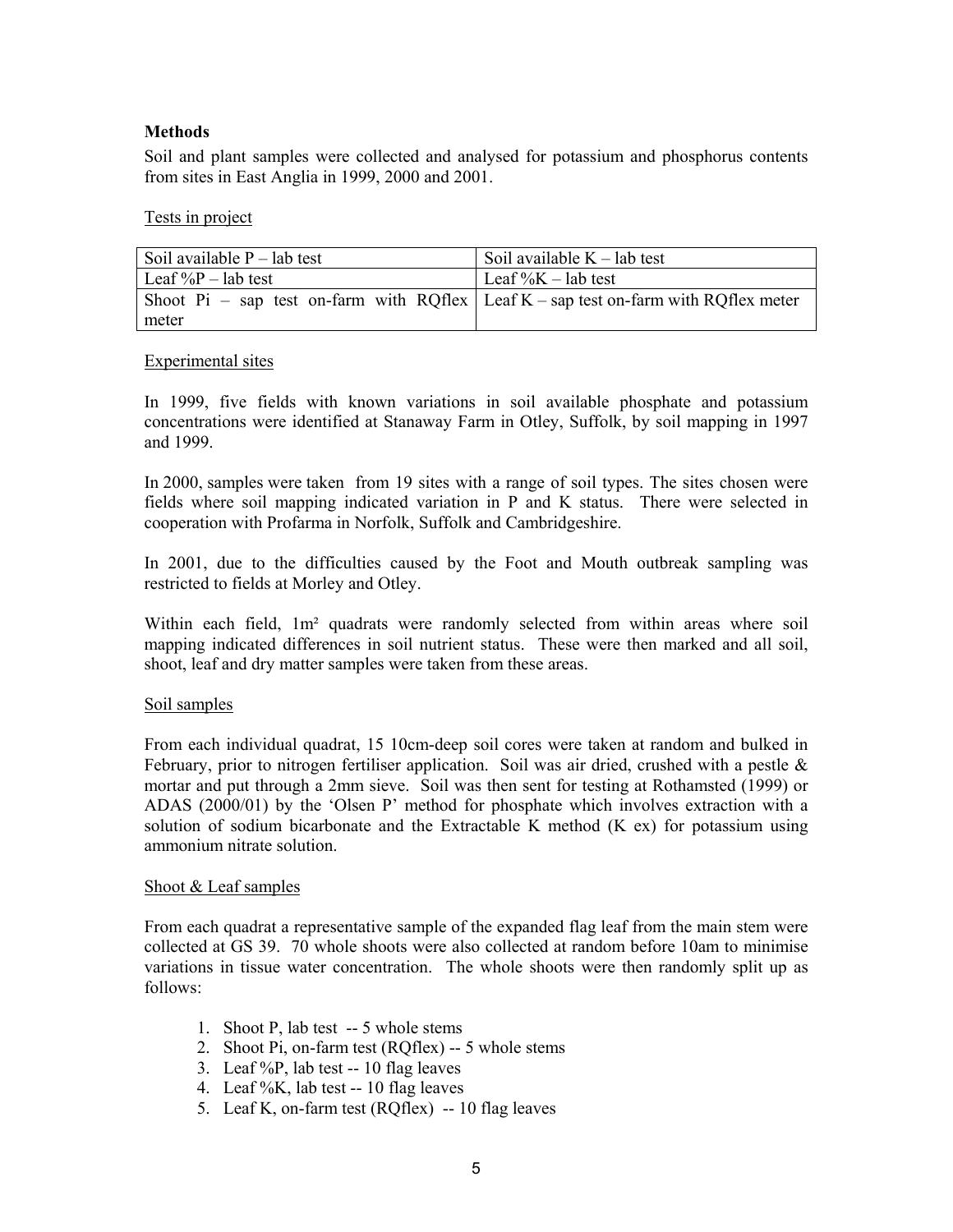Two samples per quadrat were tested by each method to improve confidence in the results. All stems and flag leave samples were placed immediately in sealed polythene bags, with air expelled and labelled.

Samples for tests 2 and 5 were placed in a cool box at the time of collection and then transferred to a freezer as soon as possible. Samples for tests 1, 3 and 4 were also stored in a cool box during transit and then pre-dried in a microwave oven for 2 and 5 minutes to cease enzyme and then dried in an oven100º C for 24 hours, ready for laboratory testing by ADAS Laboratories.

## **On-farm testing equipment**

## The RQflex meter

The RQflex meter is a small portable reflectometer which gives concentration figures in mg/l for phosphate  $(P_4O_3^-)$  and  $g/l$  for potassium  $(K^+)$ . For phosphate analysis, the method is similar to the soil test in that it measures phosphomolybdenum blue (PMB) reflectometrically. The potassium test also measures the cation reflectometrically with an orange-coloured complex. All chemical reagents for these tests are bonded to plastic test strips specific for each nutrient.

The testing equipment was originally designed for the testing of waste-water, soils, fertilisers and food, and the potassium test was designed for drinking, mineral, industrial and wastewater and soil. See Plate 1.

The equipment was checked according to given instructions with standard solutions of phosphate and potassium.

Further description and testing of this equipment was undertaken in HGCA Project OS58 (Plant and soil testing to assess the adequacy of phosphorous supply to winter oilseed rape).

The RQflex is manufactured by: Merck,  $64271$  Darmstadt, Germany and costs £426.93 + VAT, the test strips cost £41.73 + VAT for a pack of 50 strips.

Supplier: Merck Ltd, Merck House, Poole, Dorset, BH15 1TD. Tel: 01202 669 700, Fax: 01202 665 599 web: http://www.merckeurolab.ltd.uk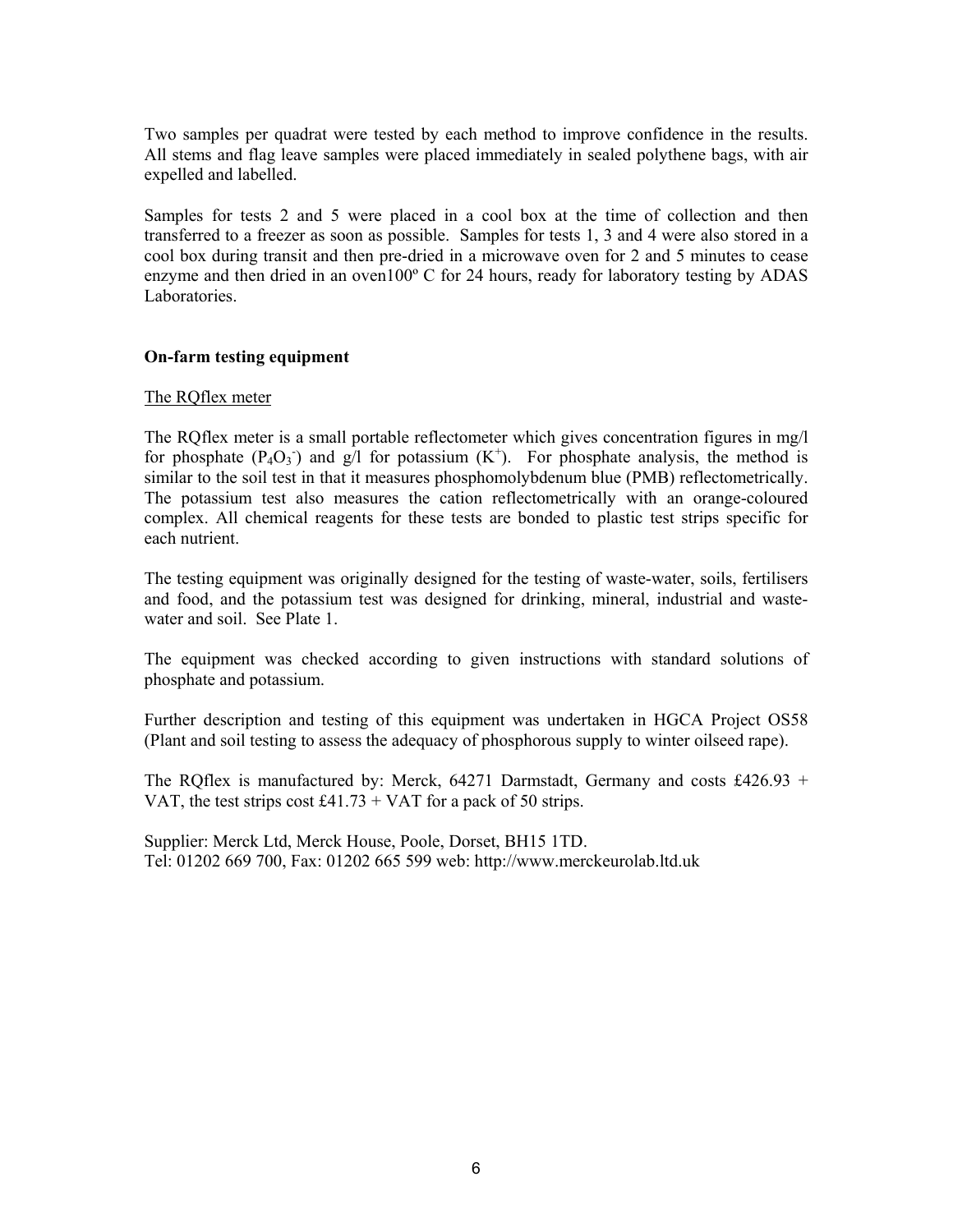# **Results**

## **Sample collection**

The bulked soil sample normally comprised around 1kg of soil, which represented an entire field. It is therefore essential that the soil collected is an accurate and representative sample of the field. The normal procedure for soil sampling is to take at least 25 soil cores in a 'W' shape across an entire field. These are normally bulked together and mixed thoroughly. A sub-sample of this mixture is then used in the laboratory testing. Points to remember when soil sampling are:

- Sample to a consistent depth (normally around 15 cm for arable soils)
- Avoid headlands, gateways, old hedgerows or any other irregular features
- Discard plant debris.
- Sample at the same time of the year because large variations in nutrient values have been observed. Values are expected to be higher in early spring than in the autumn as a result of biological activity and chemical weathering over winter
- Avoid taking samples within four weeks of nitrogen fertiliser applications as this can influence the analysis.

As with all sampling procedures, the results are only useful if the samples are representative of the population. This is accepted when taking soil samples and the same rules apply when taking plant samples. However with plant sampling there are additional factors to consider:

- Samples for on-farm sap testing need to be taken at the same time of day to avoid fluctuations in tissue water concentration, ideally before 10.00 am.
- Samples for sap testing must be kept cool to avoid transpiration losses during transit.
- Sample between GS 31 and GS 39 when the critical values were found to be most stable.
- Avoid taking samples when the crop is under stress from water logging /drought etc.

The time taken to collect plant material is less than that for collecting soil samples.

## **Sample storage and preparation for testing**

With soil samples there is little preparation necessary apart from thorough mixing of the soil, sub sampling and posting to a laboratory for analysis. However for plant samples additional processing is required to stabilise the samples prior to testing. This is not onerous but does need to be completed as soon as possible after sample collection.

Once the plant material is cut for sap testing it needs to be kept cool. Placing flag leaves in bags and putting them in a cool box was straight forward. However as samples were collected at GS 39, handling large amounts of whole stems was less easy as they were too large to fit in the domestic cool box. This would restrict the number of samples done at one time unless a larger receptacle was used.

On return to the farm, flag leaf and shoot samples for the on-farm tests were put in a domestic deep freezer. Freezing the plant material ruptures cell walls and makes tissue water easier to extract.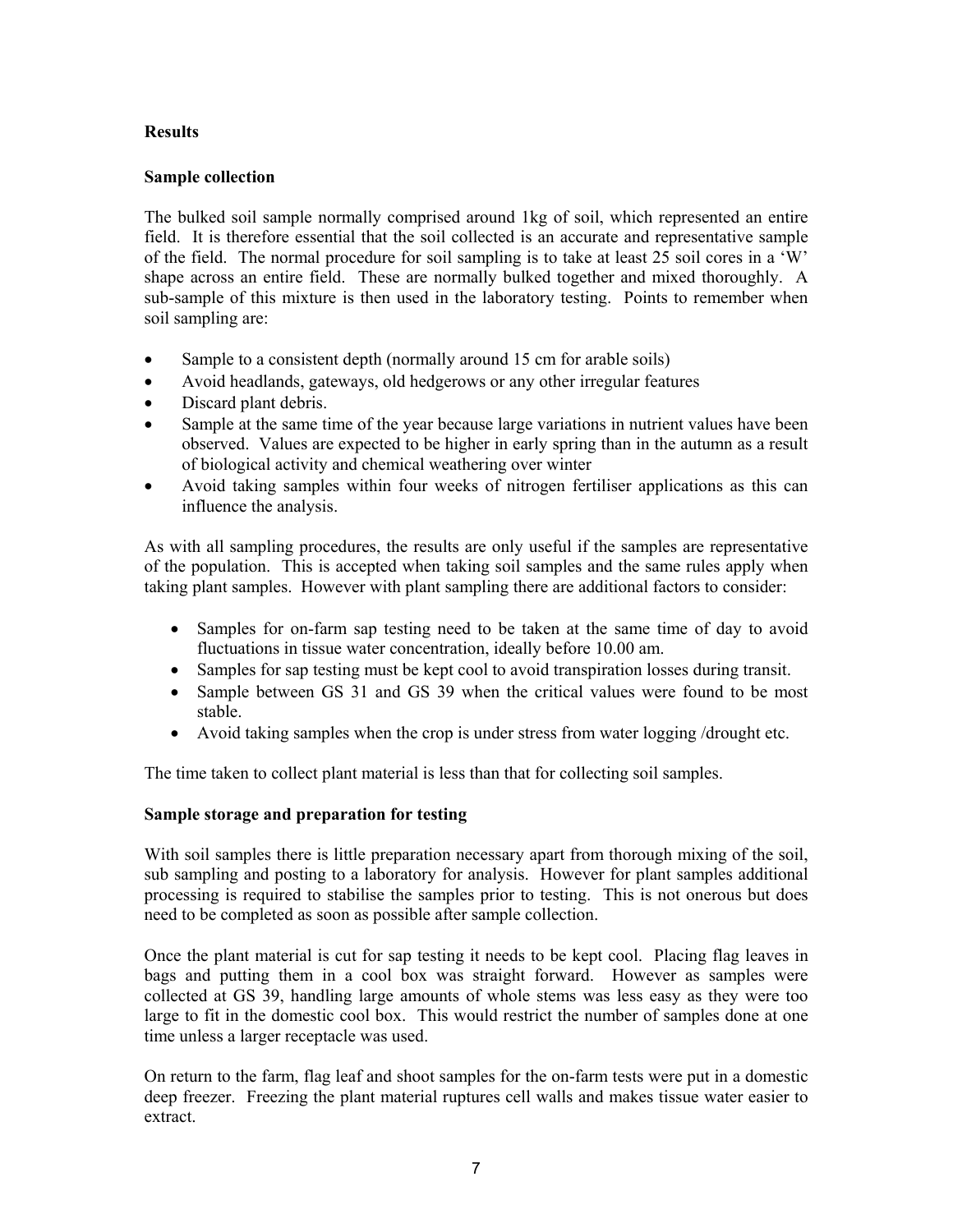Flag leaves destined for laboratory analysis needed to be stabilised as the previous project (HGCA Project Report 137) found that transformations of organic-P to inorganic-P (Pi) occurred when dried in a conventional oven over a four hour period. Samples for this test were consequently heated in a domestic microwave oven. A glass of water was put in the microwave oven to avoid over-heating, as the first attempt resulted in a damaged microwave. Leaves were not a problem, but stems had to be chopped up which took up to 5 minutes a sample and care had to be taken to avoid charring of the sample. They were then dried for a further 4 hours in a conventional laboratory oven at 100º C in order to ensure they were completely dry. These samples were then dispatched to the laboratory for milling and analysis.

## **On-farm testing procedure**

This process can be done in a domestic setting (i.e. the kitchen – with prior approval!) and does not require expensive laboratory equipment apart from the purchase of the reflectometer (£500).

Apart from the spectrometer, a supply of distilled water (as used in steam irons), a supply of syringes and an apparatus to squeeze sap is all that is required. A plastic screw press was used for the latter. The size of the flag leaf sample in this project proved to be too small for easy sap extraction using a syringe. It is advisable to obtain a larger number of flag leaves as this will make sap extraction easier unless a screw press is available.

The on-farm test was the most time consuming method used in this project although results were more quickly available than sending the samples away and waiting for the results. (Step by step guidelines are given in the Appendix and also in HGCA Project Report No. OS58).

## **Time and motion study**

The time and cost of the different testing methods was examined in 1999 and 2000.

The cost per test for all methods of analysis is itemised below. These costs are based on the fact that all sampling would take on the 'W' format throughout an individual field and that 25 samples would be taken per field. The time element to walk the field and collect the samples has not been taken into consideration, as it is believed that for all analysis techniques, this would amount to the same amount of time being spent by either the farmer or agronomist. As a common cost it is discounted from the following tables.

Table 1: Analysis cost.

|                               | Lab  | $On-$ | Cost/sample |
|-------------------------------|------|-------|-------------|
|                               | test | farm  |             |
|                               |      | test  |             |
| Soil $P \& K$ (bulked sample) | ✔    |       | £10.00      |
| Leaf P (dry matter)           | ✔    |       | £8.00       |
| Leaf K (dry matter)           |      |       | £8.00       |
| Leaf K (RQ Flex Meter)        |      | ◡     | £2.50       |
| Shoot Pi (RQ Flex Meter)      |      |       | £2.50       |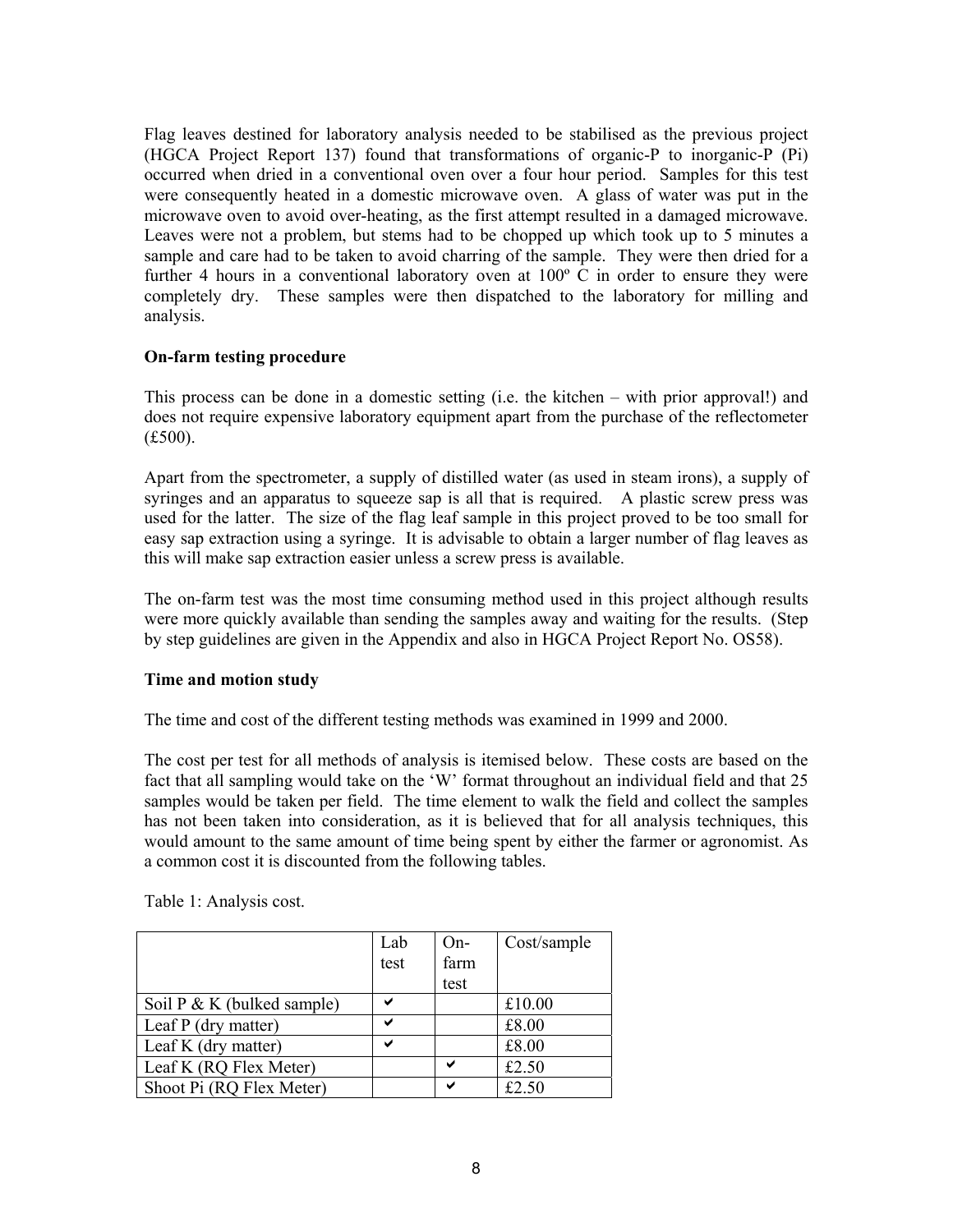Notes:

- The cost of the ROflex meter has not been taken into consideration. (c. £427 + VAT)
- The chemical analysis strips for the RQflex meter are purchased in quantities of 50, and have only been calculated as 2 strips/test, at a cost of £1/strip.
- Each sap test took 30 minutes to complete but a labour charge has not been added.
- A charge of £0.50 has been included in the RQflex calculation to cover the cost of disposable items such as distilled water.
- No cost for the purchase of laboratory equipment such as beakers has been included.
- No charge has been included for postage of samples to the laboratory.

## **Plant nutrient analysis**

Critical values for wheat plants were determined by Barraclough *et al.* and presented in HGCA Project Report 137. Various tests were discussed in this report. The most reliable results were obtained from measuring total P concentration as % of plant dry matter (%P) in the youngest fully expanded leaf (leaf 1) (laboratory test on flag leaves in the present project) and whole shoot Pi (millimolar, mM) as inorganic orthophosphate concentration in plant tissue water (Piw) (on-farm test with RQflex in the present project).

## **Phosphate**

Soil P is expressed as Olsen P (mg/l) with the critical concentration value shown in Figure 1 being that of the minimum of ADAS Index 1 (10 mg/l). This is the point at which supply is deemed either deficient (below 10mg/l) or adequate (above 10 mg/l). There were only seven samples that indicated deficiency, i.e. less than 10 mg/l, and these were only marginally deficient at just below 10 ppm. This was despite the areas being chosen as likely to be deficient on the basis of previous soil sampling. This is not therefore surprising as the Index system is a wide band which has to account for a broad range of soil types.

Leaf %P in flag leaves at GS 39 was determined in the laboratory (Fig. 2). Ten samples fell below the lower limit of the critical range (0.28%), but many more were below the mean critical value of 0.32% (Figure 2). Most (all except 7) soil samples indicated that there was adequate supply of P. This was confirmed by both methods of plant testing.

The field-based on-farm plant test indicated that seven samples were below the lower limit of the critical range (4 mM) (Fig. 3). The soil samples that indicated a potential shortage of P did not correspond well with the plant tests. Laboratory samples indicating plants below the critical value did not correlate with the on-farm test. Generally speaking, the soil tests indicated that most sites had adequate P and this was best confirmed by the on-farm plant test. The traditional dry matter plant test seemed to indicate a much greater frequency of deficiency.

## **Potassium**

Soil K is expressed as extractable K (K ex) with the critical concentration shown in Figure 4 being the minimum of ADAS Index 1 (120 ppm). Basically, none of the soils were K deficient. Laboratory determination of % K in the flag leaf (Figure 5) indicated that just two samples were below the lower limit of the range  $(1.6\%)$ , and 13 samples were below the mean critical value (1.9%). However, the on-farm test indicated no sample was below the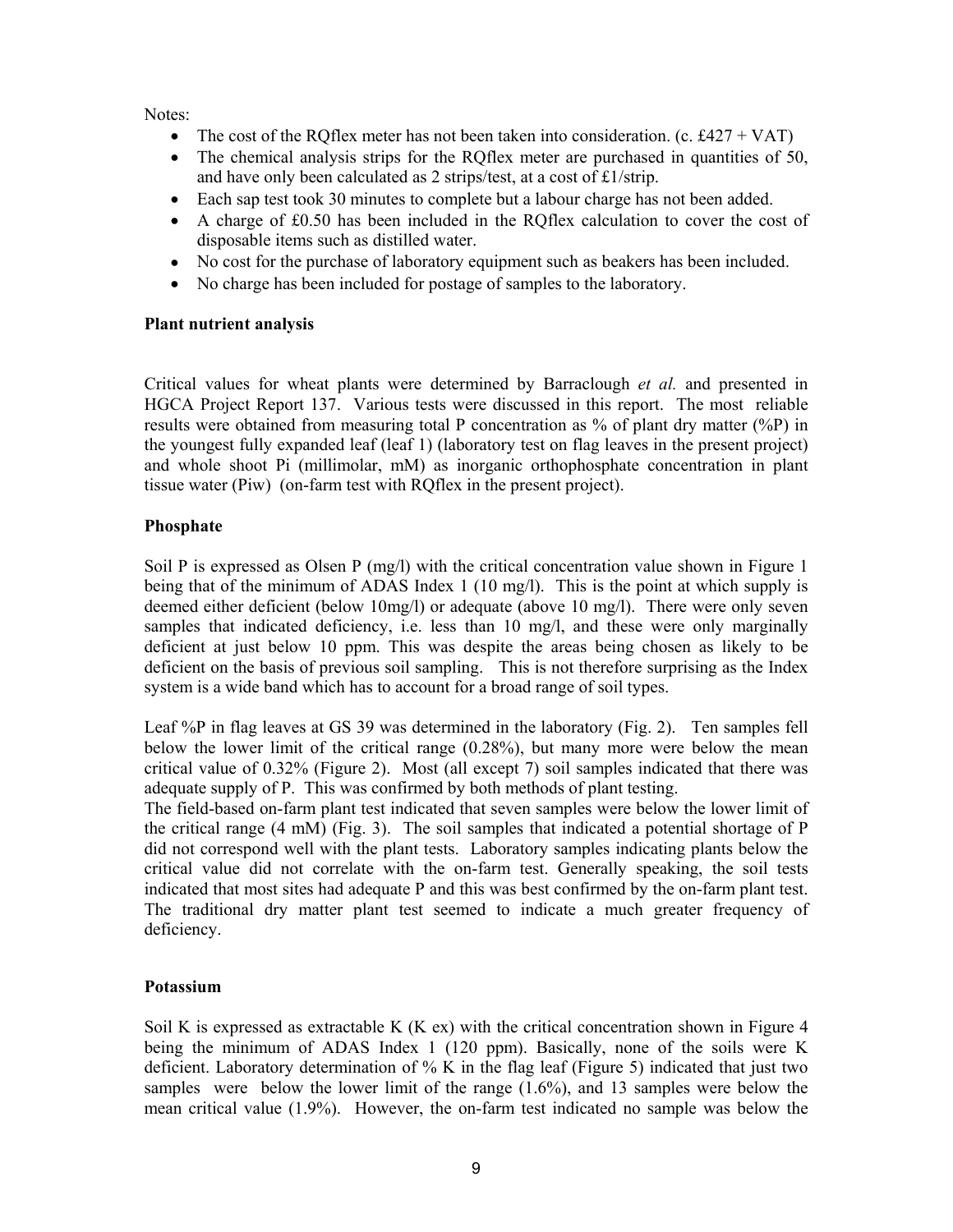mean critical value of 150 mM, concurring with the soil tests (Figure 6). However some of these values are unusually high suggesting that the samples had dried out prior to testing. Generally speaking, the soil tests indicated that most sites had adequate K and this was best confirmed by the on-farm plant test.

The raw data is in the Appendix.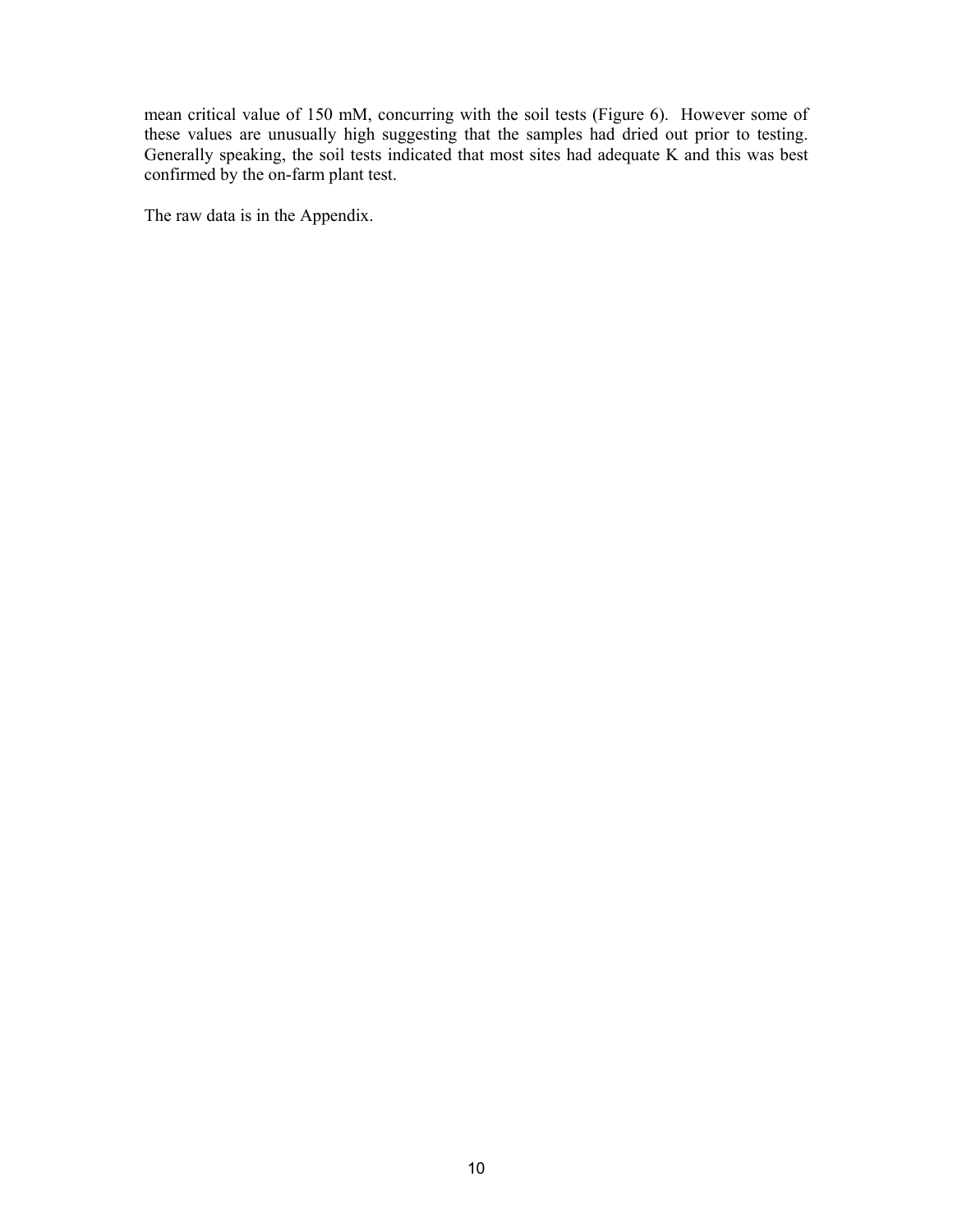## **Discussion**

A recent survey by MAFF has indicated that only 13% of arable soils are Index 0 for P and 28% for K. Most growers apply P & K fertiliser regularly, either annually or rotationally. Growers have concerns that firstly, if they don't (apply fertiliser annually) yields will tumble and secondly that if they allow nutrient levels to deplete to Index 1 or 0, it will cost a fortune to raise the soil nutrient status again.

Work at Morley (sandy loam over chalky boulder clay) examining the rotational application of P & K in the late 1970's and early 80's showed that in a nine-year period, phosphate (P) levels fell from 21 mg/l to 9 mg/l (Index 2 to Index 0) where no P or K fertiliser had been applied. In contrast, potassium  $(K)$  levels fell from 115 mg/l to 70 mg/l (still within Index 1). Yield levels and thus nutrient off-takes were considerably lower then than today, but these data indicate how the soil reserve declined and were used as part of the argument for triennial applications of P & K by Morley. A yield reduction of around  $10\%$  was observed at the end of this nine-year period where no P or K had been applied (Figure 7). In many fields today, soil nutrient indices are well above Index 2 and it is in these conditions that short to medium term savings can be made in P & K fertiliser inputs.

Regular soil testing every five years is generally recommended in the industry. The consistent use of the same analytical technique is also recommended as different laboratories use different systems and this can be a major source of variation in the veracity of the result. The use of plant testing is designed to supplement soil testing not replace it. It is important to emphasise that soil testing and plant testing are measuring two different things. Soil tests indicate the potential supply of nutrients available, whilst plant tests indicate how much the plant has taken up. They cannot therefore be compared directly as plant uptake is influenced by water supply, rooting and soil conditions. HGCA Project Report No.137 established, for the first time, critical plant concentrations of P and K for UK wheat crops. These critical levels, below which a reduction in yield is likely, were shown to be most stable during stem elongation and thus provided a timeframe when testing the plant's nutrient level which would give a reliable indication of sufficient nutrient availability.

## *Phosphate*

This project has shown that plant testing concurred with soil testing in that plants growing in soils with an Index of 1 or more were being supplied with adequate nutrients. Seven out of 60 soil samples, i.e. 12%, indicated crops were growing in Soil Index 0 and would therefore be likely to show a yield response to P fertiliser. Plant testing using flag leaves (analysing for % P in dry matter in a laboratory) suggested that a greater number of samples (nine) were below the suggested critical value range of  $0.28 - 0.38$  %, i.e. 15% of the samples. Plant testing using Pi in whole shoots (using the field based technique) suggested seven samples were below the critical range 4-6 mM Piw, i.e. 12% of the samples.

## *Potash*

Soil testing indicated that none of the soils tested were below the critical value. Laboratory analysis of flag leaves suggested two samples (3%) were below the lower limit of the critical range  $(1.6 - 2.5 \frac{\%}{\mathrm{K}})$ , but on-farm testing concurred with the soil analysis, i.e. all plant samples were adequately supplied with K.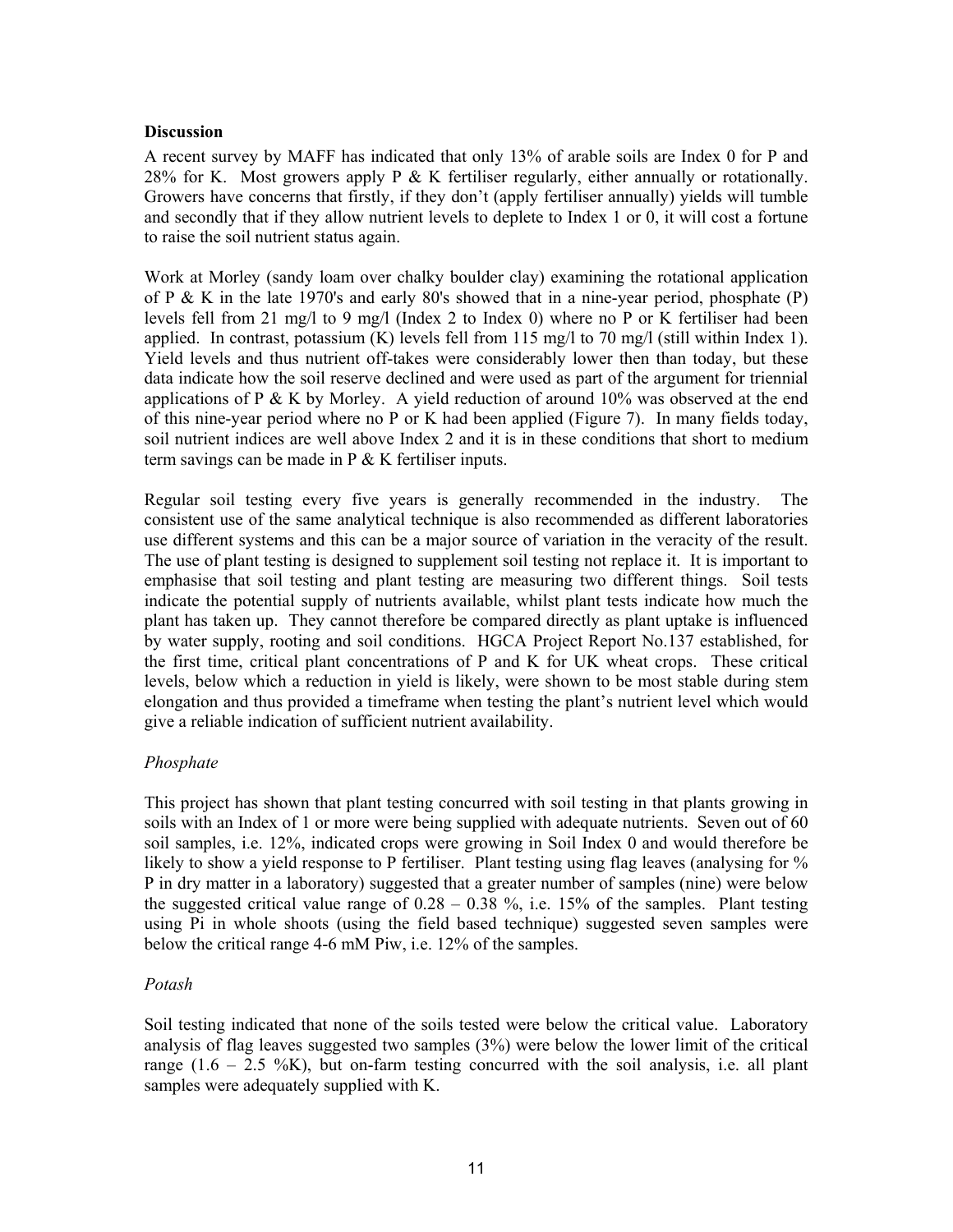For the majority of samples, plant tests confirmed that there was an adequate supply of nutrients, i.e. plant tissue contained adequate nutrient for maximum yield. It is therefore concluded that plant testing provides a good indication of nutrient supply, and that in cases where plant testing suggests otherwise confirmatory soil sampling is advised.

## **Practicality of plant testing**

The process of sampling and testing for P and K on-farm is straightforward and does not require knowledge of chemistry. It can be done with a minimum of equipment in a domestic environment. The main issue is one of time. The perception of it being a time consuming task best left to a laboratory can only be decided by an individual. Considering the capital outlay for a RQflex meter, it could be argued that it would be most appropriately used by an agronomist servicing a group of farmers rather than by individual farmers.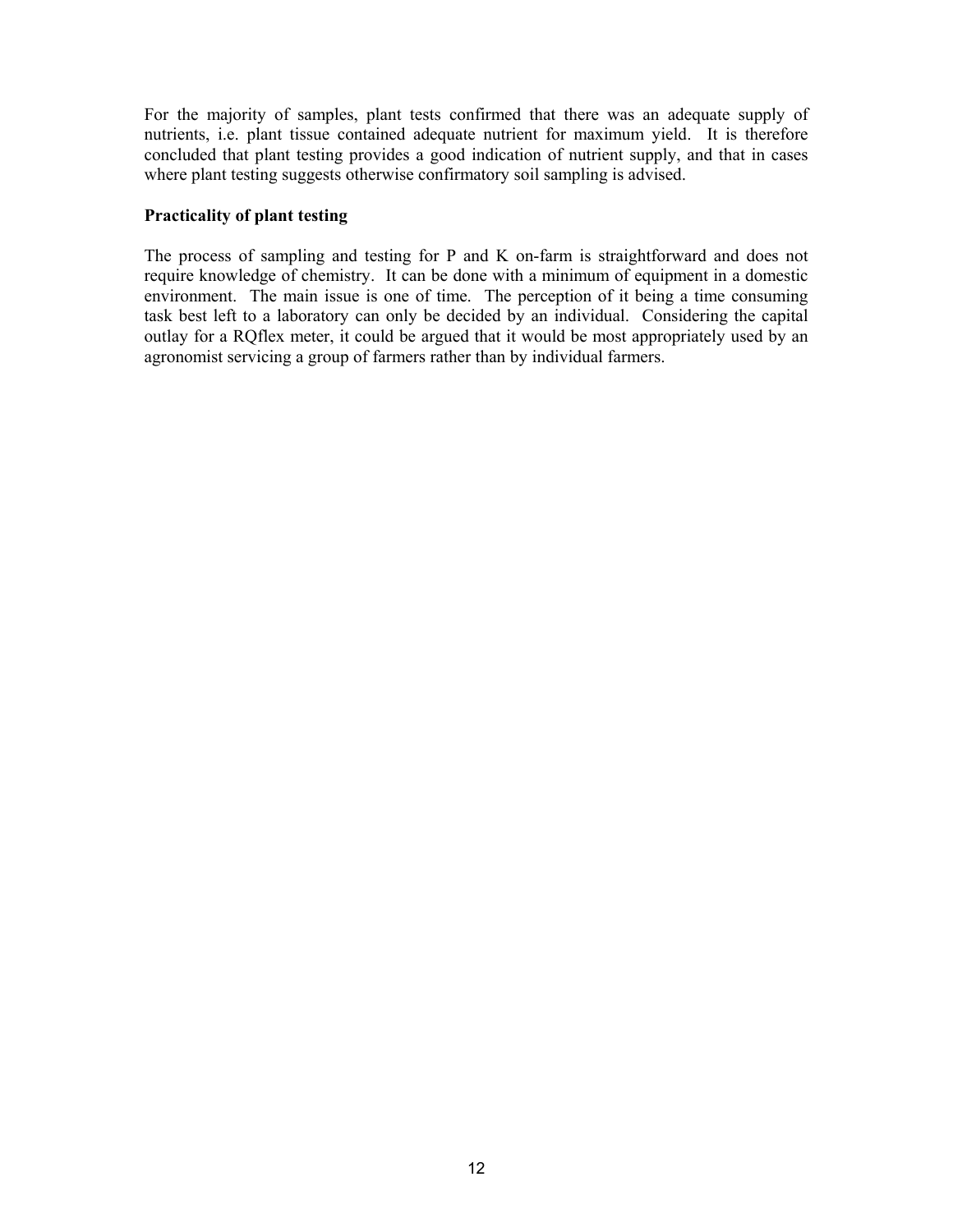#### **Acknowledgements**

The author wishes to acknowledge the advice and guidance given by Peter Barraclough, IACR Rothamsted; Miss Teresa Rushbrook and Mr Christopher Key who carried out the field sampling and plant tests at Morley Research Centre and were funded by the Chadacre Trust. The author would also like to acknowledge the participation of ProFarma in finding sites suitable for the test and the co-operating farmers involved.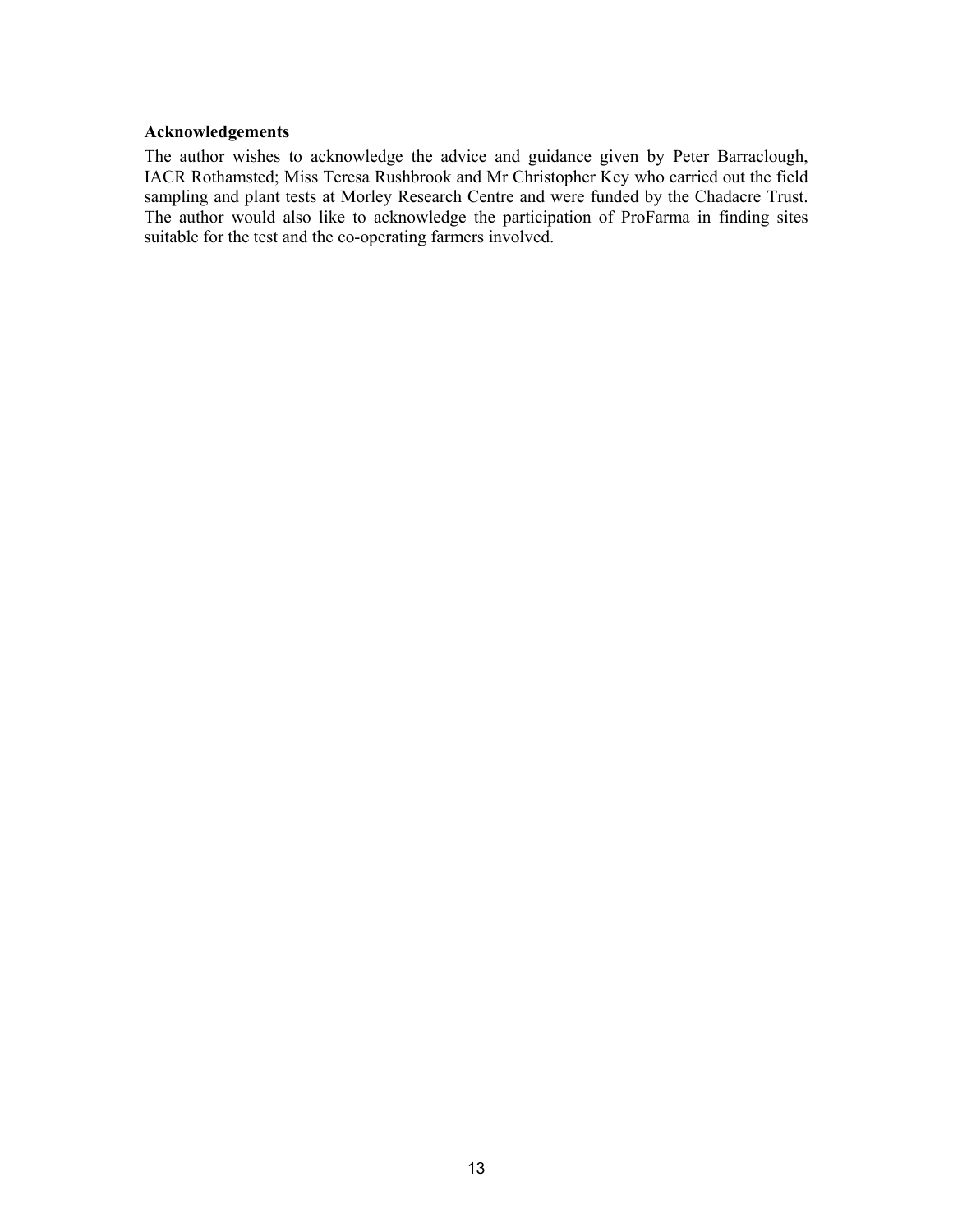## **Appendix**

#### **Instructions for the determination of P & K levels in plants using on-farm tests.**

#### Equipment required

RQflex meter Analytical test strips specific for P or K Reagent (supplied with the strips) Distilled water (car battery or steam-iron water is suitable) Screw press for extracting sap Syringes (5 and 50 ml) for extracting and diluting sap

#### Checking procedure

Follow the instructions that come with the RQflex meter to calibrate the machine for each test.

#### Sample collection for both P and K, leaves and shoots

For samples to be analysed by a laboratory:

Collect a representative sample of the youngest fully expanded main stem leaf between GS 32 and GS 39 (i.e. final leaf 3, 2 or flag leaf) for the analysis of phosphorus and potassium in dry matter by the laboratory method.

#### For the on-farm tests

Collect a sample of fresh whole shoots. Avoid collection of plant tissue that has recently been sprayed with agrochemicals or fertilisers (7 days). Ideally, therefore, samples should be collected prior to flag leaf fungicide application. Collect fresh samples before 10.00 am. Do not test crops suffering from drought. Ensure that the sample is representative of the field by following the standard guidelines for soil sampling. Place leaves or whole shoots in a plastic bag and put in a cool place such as a domestic cool box. As soon as possible, cut up the material into 1 cm lengths being careful to ensure that, in the case of shoots, the correct proportions of leaves to stem is maintained and place the sample in a labelled bag in a domestic deep freezer.

#### Sample testing using the RQflex meter

Remove the sample from the freezer and allow 15 minutes for it to defrost. Place the sample in a screw press and extract the sap. Alternatively, if a press is not available, pack the chopped material into a large (50 ml) syringe. Squeeze the sap into a clean container. Collect 1 ml of this green juice using a small syringe and make up to 30 ml with distilled water in a clean container. Test the resulting solution following the instructions that come with the machine.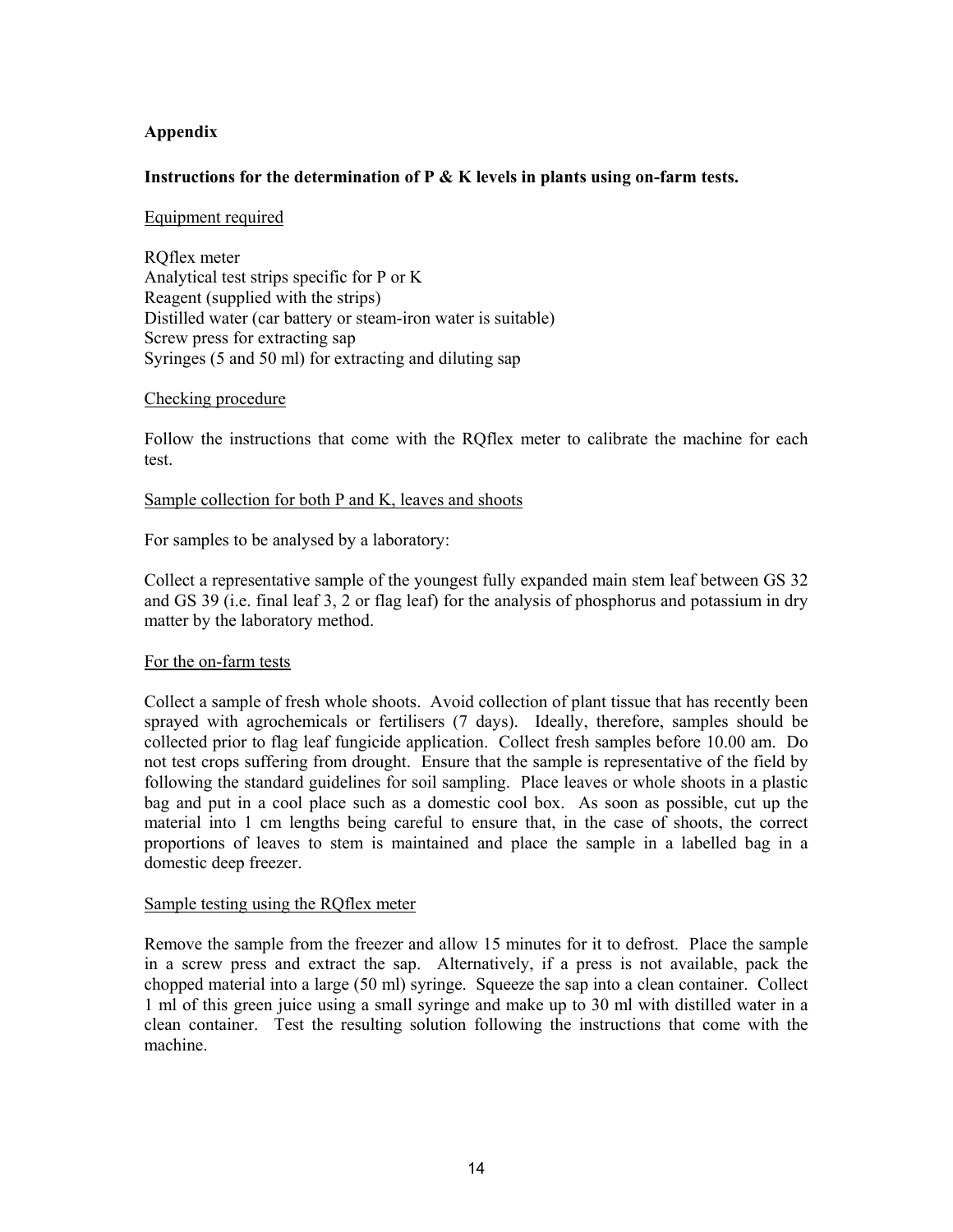## Phosphate

Rinse the test vessel (from the phosphate test strip pack) with the pre-treated sample which has been diluted x 30, fill it up to the 5ml mark and then add ten drops of the reagent and swirl it around. Then press the start button on the machine to start the ninety-second countdown and at the same time place a test strip in the solution for two seconds. When the counter reaches five seconds the beeper sounds and at this point remove the test strip from the solution and shake off excess solution. Insert the strip into the strip adapter. The reading will appear after the time is up in mg/l  $P_4O^3$ . The whole procedure from removing the sample from the freezer to analysis should be no longer than 30 minutes.

Record the reading from the meter expressed as mg/l  $P_4O_3$ . Firstly account for the dilution factor by multiplying by 30, then multiply the value by 0.011 to give mM Pi (inorganic P). The critical range is 4-6 mM. Values above 6 mM indicate that the plants sampled have an adequate supply of phosphorous, values below 4 mM that P supply is deficient.

E.g.: RQflex reading = 22

 $22 \times 30 \times 0.011 = 7.26$  mM Pi

Potassium

Place twenty-five drops of K-1 reagent into one of the two mini-test tubes provided. Take a test strip out of the tube and immerse it in the pre-treated sample solution (diluted x 30) for two seconds, remove and shake off the excess moisture. Press the start button on the RQflex machine twice and it will begin to count down from sixty, at the same time put the strip in the mini-test tube with the K-1 reagent. At the end of the time remove the strip shake well and place in the strip adapter and press the start button again. After a few seconds the reading will be displayed in g/l K.

For potassium, the meter reading is expressed as  $g/I K<sup>+</sup>$ . To convert to mM Kw multiply the reading by the dilution factor (30) then by 1000; divide by 100 and multiply by 2.6. The critical value is 150 mM. Values above 150 mM indicate that the plants sampled have an adequate supply of potassium for maximum yield; below this K supply is deficient.

E.g.: RQflex reading  $= 0.44$  $0.44 \times 30 \times 1000 \times 2.6 = 343.2 \text{ mM}$  Kw 100

Before proceeding to another test, always rinse the equipment thoroughly with distilled water to avoid contamination between samples.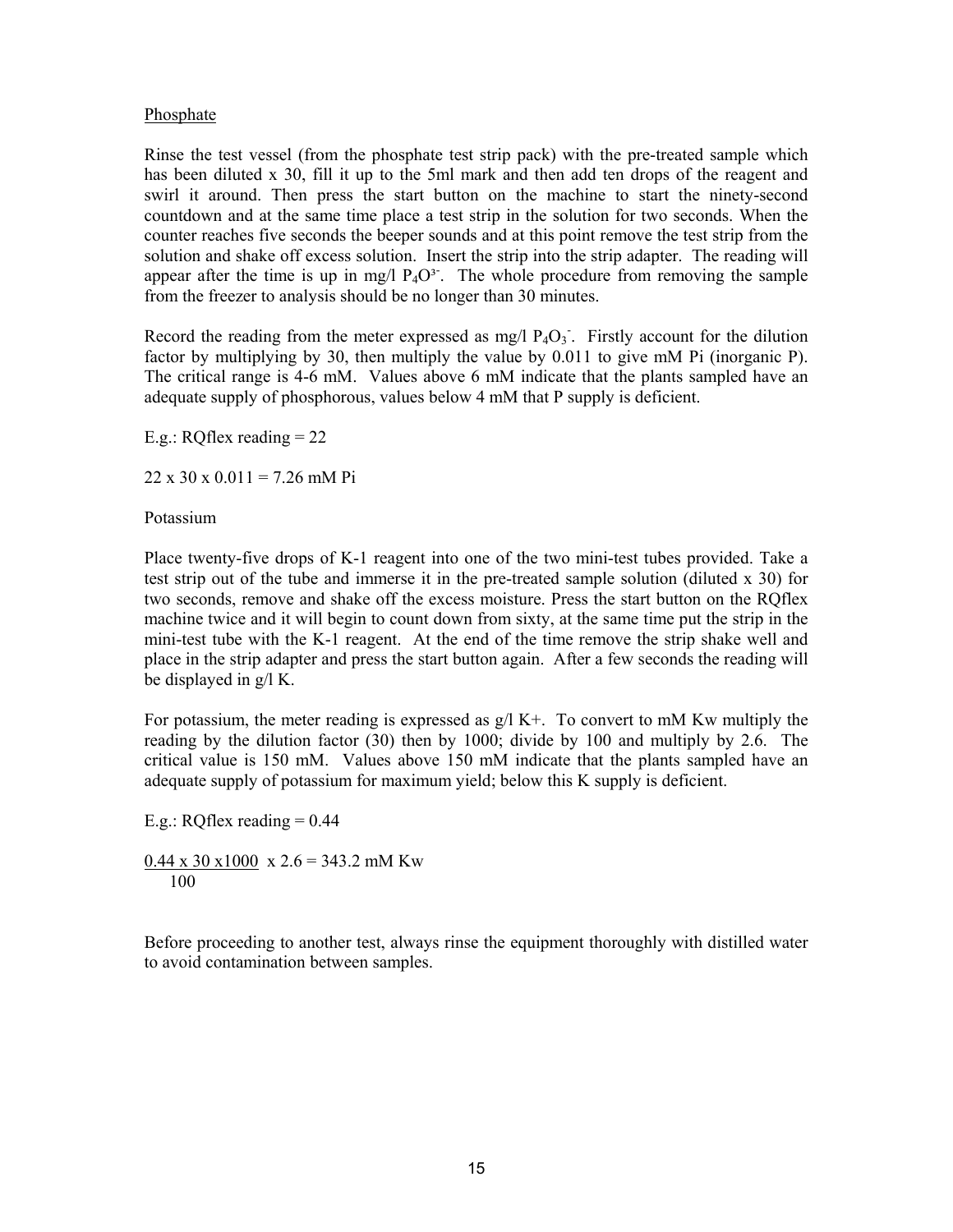## **HGCA publications on P & K:**

Phosphorus and potassium requirements of cereals - HGCA Research Review No. 16 (1990)

Sulphur, phosphorus, potassium and copper - measuring crop needs, impacts on quality and options for management. Proc. HGCA R & D Conference (1994)

Plant testing to determine the P and K status of wheat - HGCA Project Report No. 137 (1997)

P and K assessment and fertiliser use - Proc. 6th HGCA R&D conference (1998)

Optimising P and K use on winter wheat: plant and soil testing - HGCA Agronomy Roadshows (1998)

Diagnosing P and K requirements of winter wheat - HGCA Topic Sheet No. 19 (1999)

Phosphate and potash fertiliser recommendations for cereals: current issues and future trends. HGCA Research Review No. 40 (1999)

Development of on-farm plant tests for phosphate and potassium in wheat - HGCA Project Report No. 224 (2000)

P & K fertiliser planning: using soil and plant analysis to plan fertiliser use - HGCA guidelines (2000)

P & K fertiliser management - HGCA interactive CD (2001)

Plant and soil testing to assess the adequacy of phosphorus supply to winter oilseed rape - HGCA Project Report No. OS58 (2002)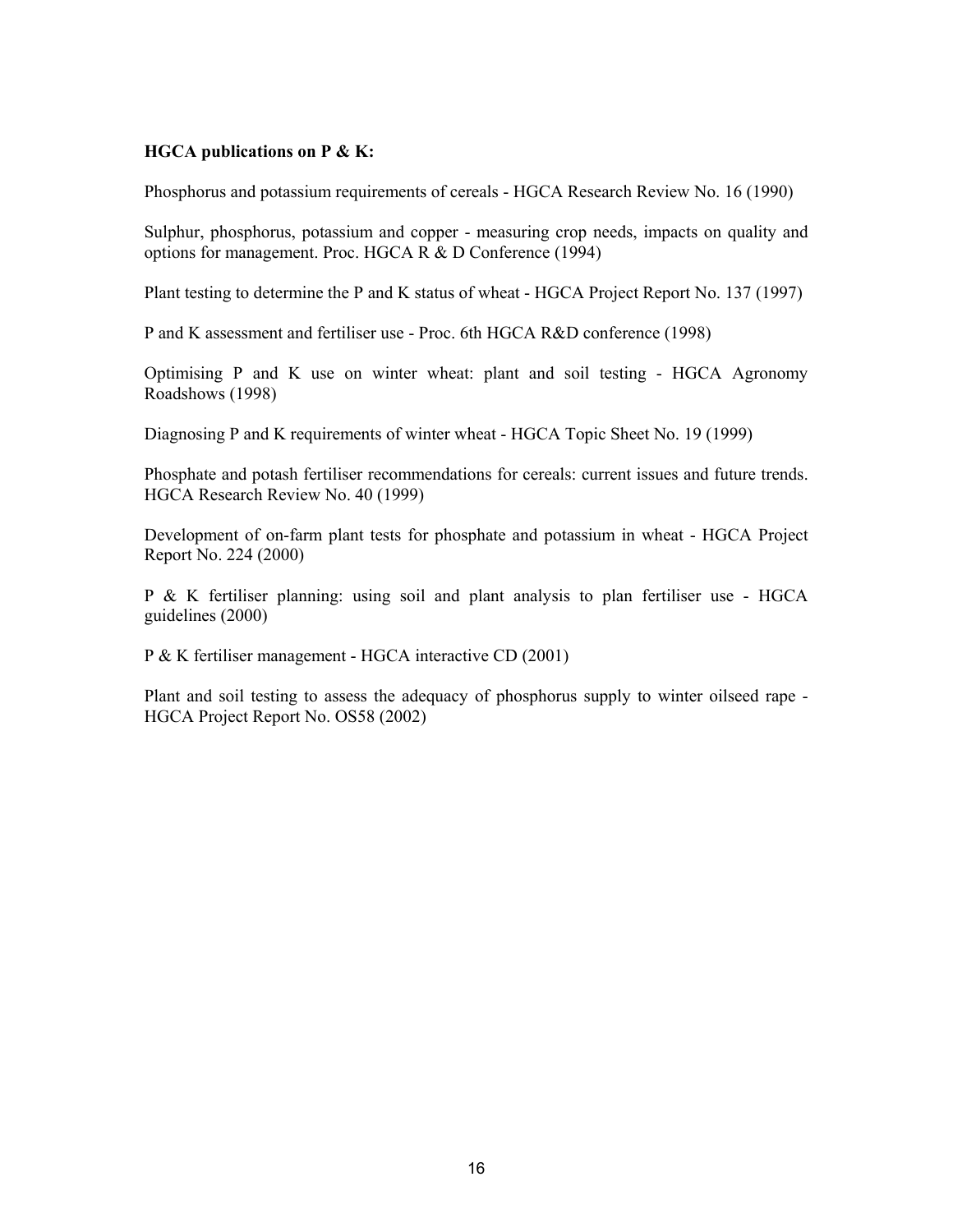

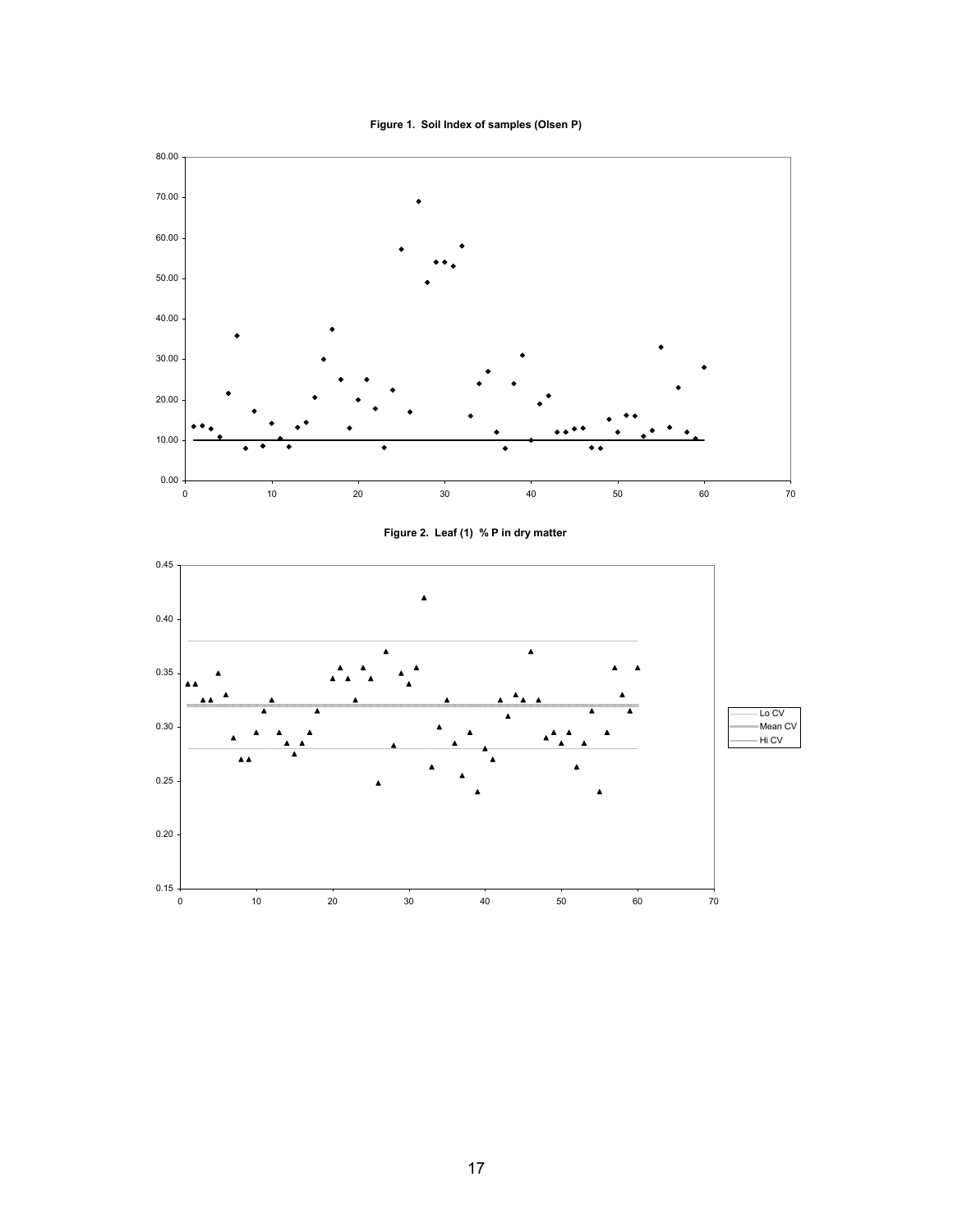



#### **Figure 4. Soil K (K ex)**

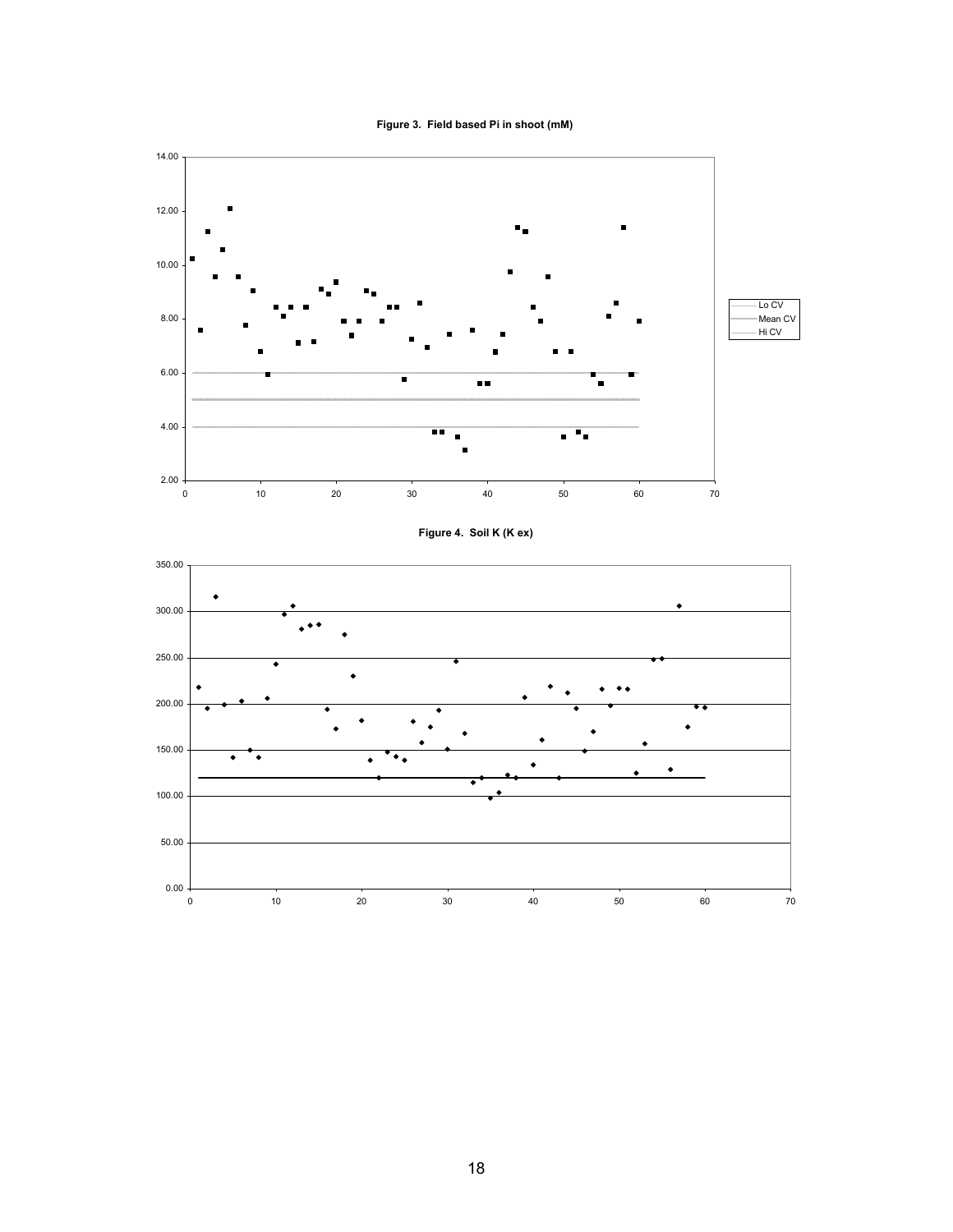



19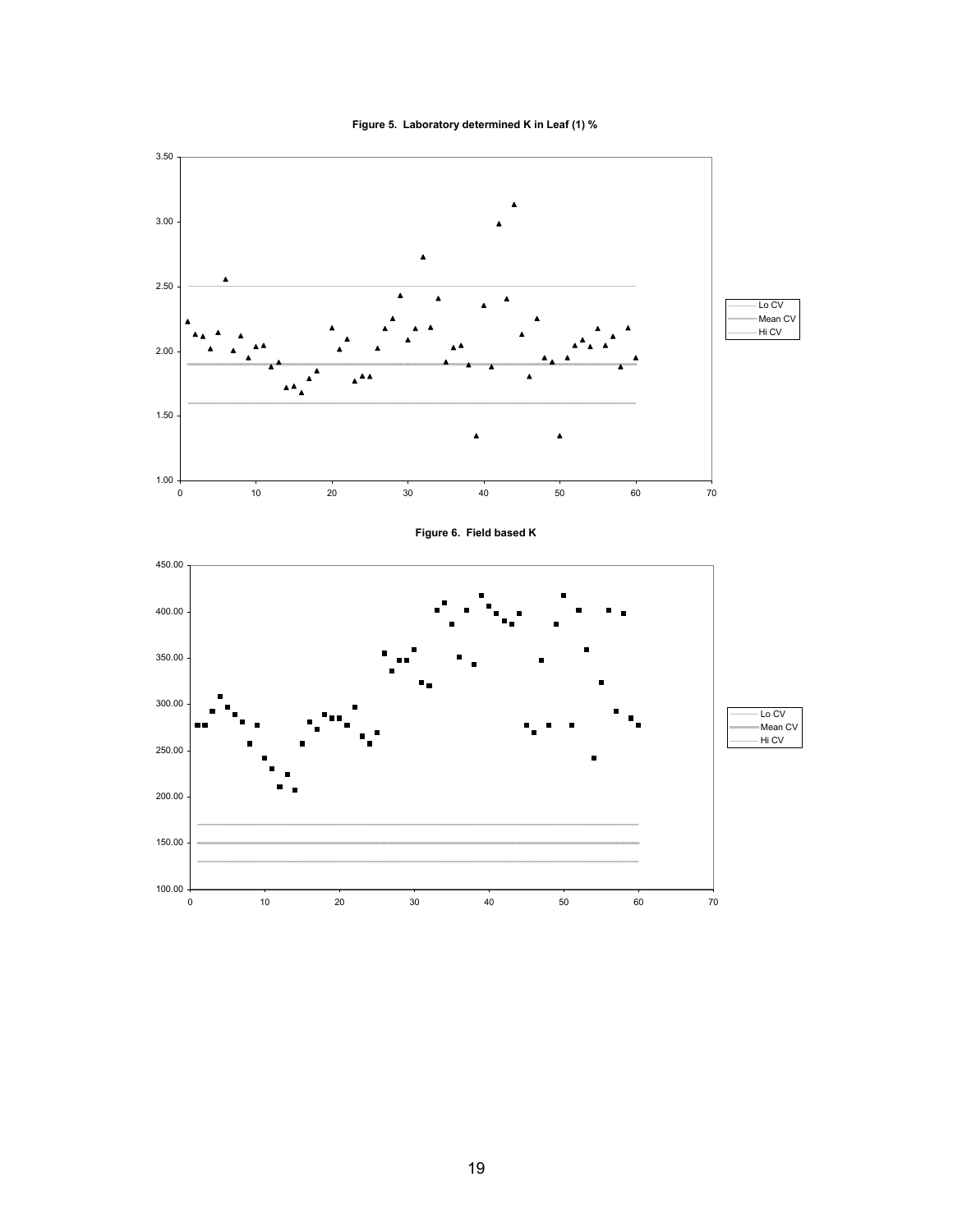**Data** 

|                         |        | <b>Flag leaf</b> | Shoot P (RQ |        |                          | Leaf K (RQ |
|-------------------------|--------|------------------|-------------|--------|--------------------------|------------|
| <b>Sample</b>           | Soil P | <b>Total P%</b>  | Flex)       | Soil K | Leaf K (DM)              | Flex)      |
| 1                       | 13.40  | 0.34             | 10.23       | 218.00 | 2.23                     | 276.90     |
| $\overline{\mathbf{c}}$ | 13.60  | 0.34             | 7.59        | 195.00 | 2.13                     | 276.90     |
| 3                       | 12.80  | 0.33             | 11.22       | 316.00 | 2.12                     | 292.50     |
| 4                       | 10.80  | 0.33             | 9.57        | 199.00 | 2.02                     | 308.10     |
| 5                       | 21.60  | 0.35             | 10.56       | 142.00 | 2.15                     | 296.40     |
| 6                       | 35.80  | 0.33             | 12.09       | 203.00 | 2.56                     | 288.60     |
| 7                       | 8.00   | 0.29             | 9.57        | 150.00 | 2.01                     | 280.80     |
| 8                       | 17.20  | 0.27             | 7.77        | 142.00 | 2.12                     | 257.40     |
| 9                       | 8.60   | 0.27             | 9.03        | 206.00 | 1.95                     | 276.90     |
| 10                      | 14.20  | 0.30             | 6.78        | 243.00 | 2.04                     | 241.80     |
| 11                      | 10.40  | 0.32             | 5.94        | 297.00 | 2.05                     | 230.10     |
| 12                      | 8.40   | 0.33             | 8.43        | 306.00 | 1.88                     | 210.60     |
| 13                      | 13.20  | 0.30             | 8.10        | 281.00 | 1.92                     | 223.60     |
| 14                      | 14.40  | 0.29             | 8.43        | 285.00 | 1.72                     | 206.70     |
| 15                      | 20.60  | 0.28             | 7.11        | 286.00 | 1.73                     | 257.40     |
| 16                      | 30.00  | 0.29             | 8.43        | 194.00 | 1.68                     | 280.80     |
| 17                      | 37.40  | 0.30             | 7.14        | 173.00 | 1.79                     | 273.00     |
| 18                      | 25.00  | 0.32             | 9.09        | 275.00 | 1.85                     | 288.60     |
| 19                      | 13.00  | 0.00             | 8.91        | 230.00 | $\overline{\phantom{0}}$ | 284.70     |
| 20                      | 20.00  | 0.35             | 9.36        | 182.00 | 2.18                     | 284.70     |
| 21                      | 25.00  | 0.36             | 7.92        | 139.00 | 2.02                     | 276.90     |
| 22                      | 17.80  | 0.35             | 7.38        | 120.00 | 2.10                     | 296.40     |
| 23                      | 8.20   | 0.33             | 7.92        | 148.00 | 1.77                     | 265.20     |
| 24                      | 22.40  | 0.36             | 9.03        | 143.00 | 1.81                     | 257.40     |
| 25                      | 57.20  | 0.35             | 8.91        | 139.00 | 1.81                     | 269.10     |
| 26                      | 17.00  | 0.25             | 7.92        | 181.00 | 2.02                     | 354.90     |
| 27                      | 69.00  | 0.37             | 8.42        | 158.00 | 2.18                     | 335.40     |
| 28                      | 49.00  | 0.28             | 8.42        | 175.00 | 2.25                     | 347.10     |
| 29                      | 54.00  | 0.35             | 5.76        | 193.00 | 2.43                     | 347.10     |
| 30                      | 54.00  | 0.34             | 7.26        | 151.00 | 2.09                     | 358.80     |
| 31                      | 53.00  | 0.36             | 8.58        | 246.00 | 2.18                     | 323.70     |
| 32                      | 58.00  | 0.42             | 6.93        | 168.00 | 2.73                     | 319.80     |
| 33                      | 16.00  | 0.26             | 3.80        | 115.00 | 2.19                     | 401.70     |
| 34                      | 24.00  | 0.30             | 3.80        | 120.00 | 2.41                     | 409.50     |
| 35                      | 27.00  | 0.33             | 7.43        | 98.00  | 1.92                     | 386.10     |
| 36                      | 12.00  | 0.29             | 3.63        | 104.00 | 2.03                     | 351.00     |
| 37                      | 8.00   | 0.26             | 3.14        | 123.00 | 2.05                     | 401.70     |
| 38                      | 24.00  | 0.30             | 7.59        | 120.00 | 1.90                     | 343.20     |
| 39                      | 31.00  | 0.24             | 5.61        | 207.00 | 1.35                     | 417.30     |
| 40                      | 10.00  | 0.28             | 5.61        | 134.00 | 2.35                     | 405.60     |
| 41                      | 19.00  | 0.27             | 6.77        | 161.00 | 1.88                     | 397.80     |
| 42                      | 21.00  | 0.33             | 7.43        | 219.00 | 2.99                     | 390.00     |
| 43                      | 12.00  | 0.31             | 9.74        | 120.00 | 2.41                     | 386.10     |
| 44                      | 12.00  | 0.33             | 11.39       | 212.00 | 3.13                     | 397.80     |
| 45                      | 12.80  | 0.33             | 11.22       | 195.00 | 2.13                     | 276.90     |
| 46                      | 13.00  | 0.37             | 8.42        | 149.00 | 1.81                     | 269.10     |
| 47                      | 8.20   | 0.33             | 7.92        | 170.00 | 2.25                     | 347.10     |
| 48                      | 8.00   | 0.29             | 9.57        | 216.00 | 1.95                     | 276.90     |
| 49                      | 15.20  | 0.30             | 6.78        | 198.00 | 1.92                     | 386.10     |
| 50                      | 12.00  | 0.29             | 3.63        | 217.00 | 1.35                     | 417.30     |
| 51                      | 16.20  | 0.30             | 6.78        | 216.00 | 1.95                     | 276.90     |